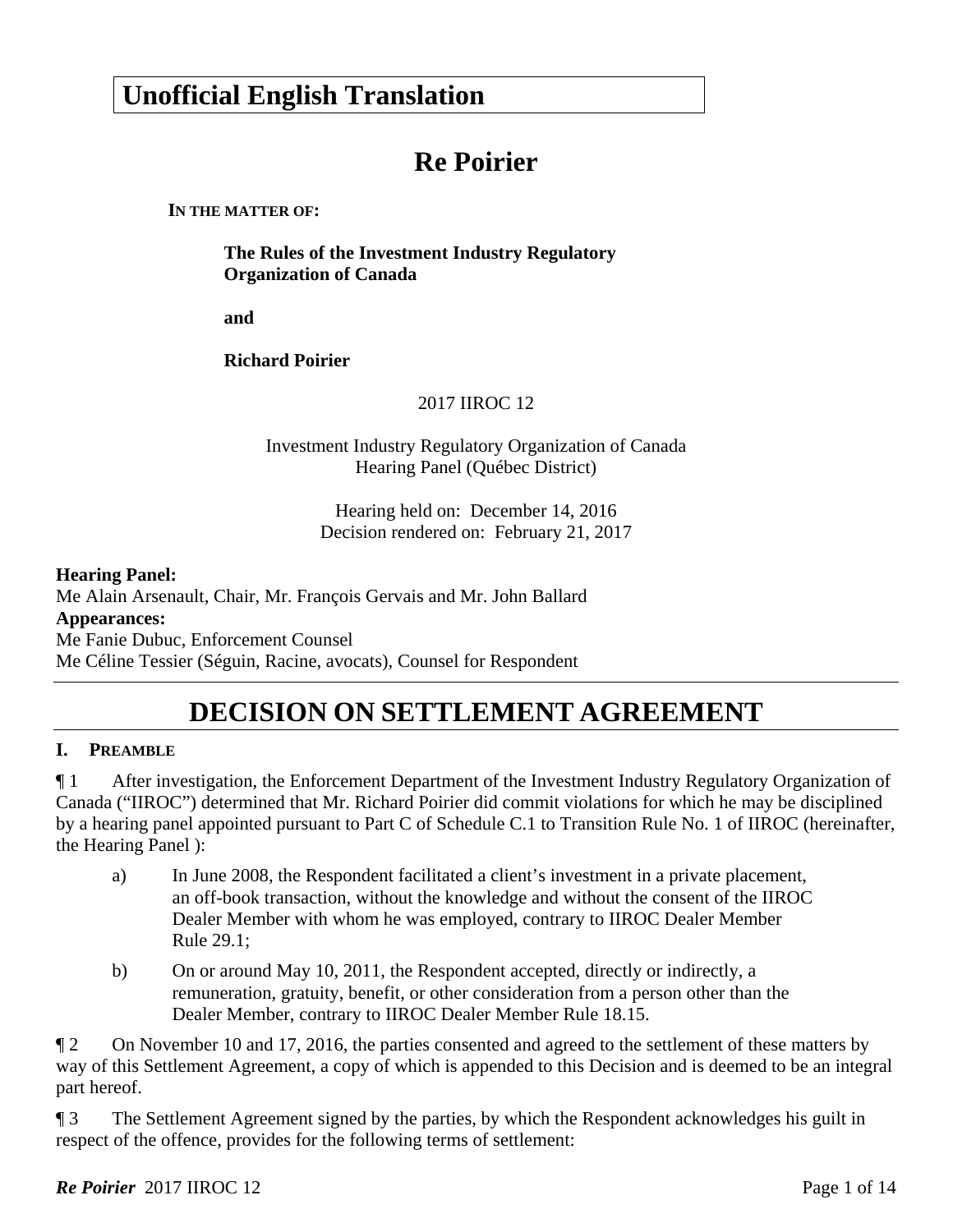- a) An aggregate fine of \$100,000, with costs;
- b) Suspension of approval for one (1) month;
- c) A twelve(12)-month period of close supervision should Mr. Poirier be re-approved in any capacity; and
- d) Successful completion of the Conduct and Practices Handbook Course, and exam, within twelve (12) months following acceptance of this Settlement Agreement by the Hearing Panel.

¶ 4 The factual background in this matter is summarized in paragraphs 10 to 24 of this Settlement Agreement, as follows:

### *"Facilitation of a private placement*

- *10. The Respondent stated to Staff of IIROC that he facilitated the investment by his client MR, in a private placement in the Orbite company, without the knowledge and without the consent of DS, with whom he was employed at the time;*
- *11. On or around May 20, 2008, the Respondent received an email from RB, President of the Orbite company, forwarding to him the documents required in order to proceed with the private placement subscription in that company;*
- *12. On or around June 13, 2008, the Respondent, via his assistant, sent an email to his client MR, forwarding to him the documents required to proceed with a private placement subscription in the Orbite company;*
- *13. On or around June 16, 2008, the Respondent sent his client MR an email with, in attachment, a letter on DS letterhead, dated June 6, 2008, in which the Respondent confirms a private placement in the name of his client MR, and the mailing of a cheque for three thousand five hundred dollars (\$3,500) in payment of ten (10) units. This letter is signed by the Respondent;*
- *14. The Respondent stated to Staff of IIROC that he sent RB the required documents, including the letter of June 6, 2008, so that his client MR could proceed with the private placement subscription in the Orbite company;*
- *15. On or around July 3, 2008, a certificate for two hundred and fifty thousand (250,000) shares in the Orbite company was issued in the name of the client MR;*
- *16. On or around September 23, 2010, the client MR deposited the Orbite company share certificates with DS;*
- *17. On or around February 11, 2011, the client MR exercised the Orbite company purchase warrants;*
- *18. Between September 28, 2010 and May 13, 2011, the Respondent sold shares in the Orbite company for his client MR;*
- *19. On or around May 19, 2011, the client MR realized a gain of approximately two hundred and forty thousand dollars (\$240,000), after commission, as a result of the purchase warrant exercise and the sale of shares in the Orbite company;*

#### *Acceptance of a gift from a client*

*20. The Respondent stated to Staff of IIROC that, in 2011, he accepted a personal cheque from his client MR in the amount of one hundred and fifty thousand dollars (\$150,000), without the knowledge and without the consent of DS;*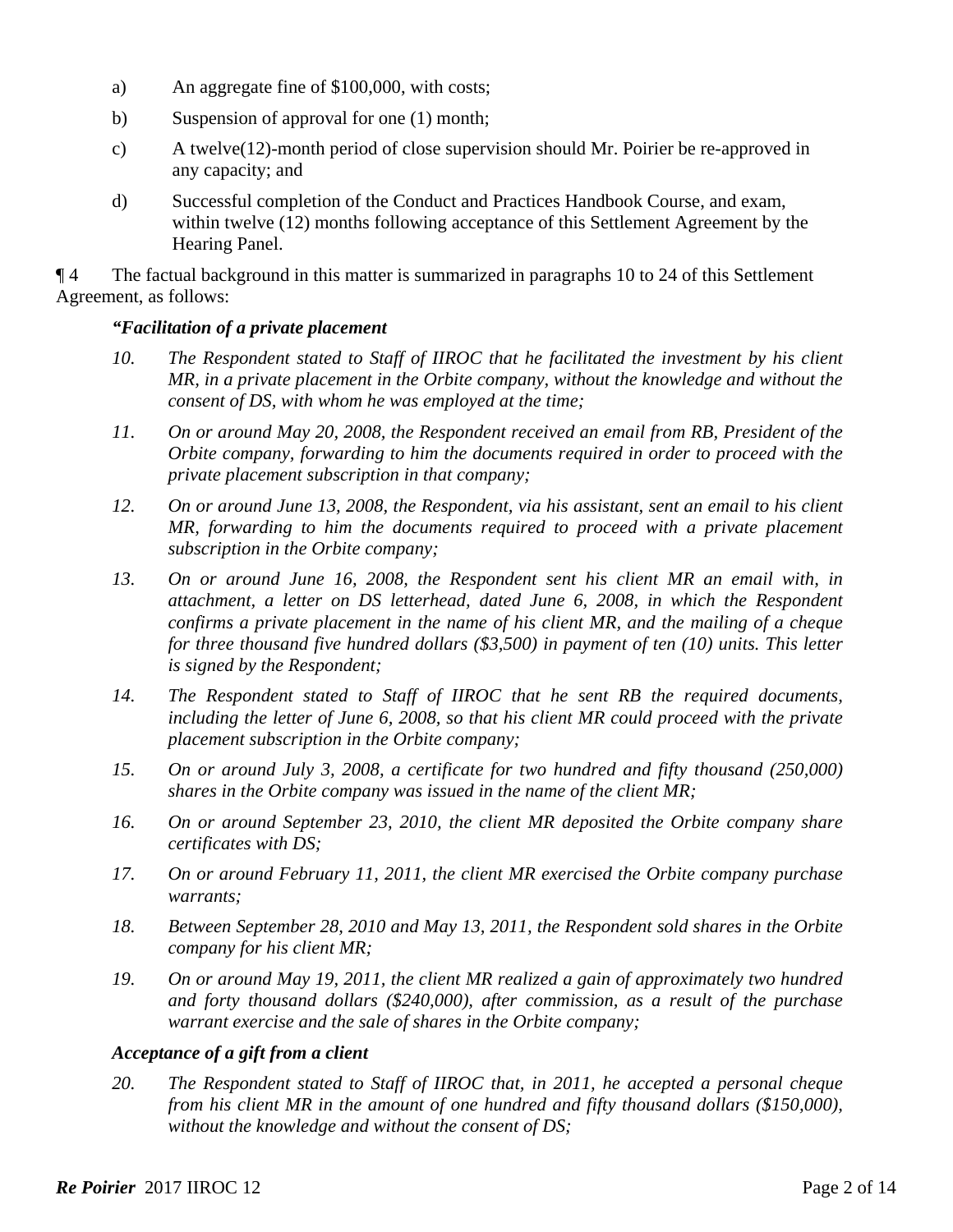- *21. On or around May 10, 2011, the Respondent deposited an amount of one hundred and fifty thousand dollars (\$150,000) in his personal bank account;*
- *22. The Respondent stated to Staff of IIROC that his client MR offered him the one hundred and fifty thousand dollars (\$150,000) as a "gift";*
- *23. The Respondent admitted to Staff of IIROC that he did not report his acceptance of this "gift" to DS when it was received in 2011;*
- *24. In March 2015, the Respondent informed DS that his client MR had offered him a cheque in the amount of one hundred and fifty thousand dollars (\$150,000) in 2011."*

¶ 5 On December 14, 2016, a settlement hearing was held, during which the Hearing Panel heard the pleadings of the legal counsel for both parties, who jointly recommended acceptance of the Settlement Agreement that was concluded between them on November 10 and 17, 2016, pursuant to IIROC Dealer Member Rule 20.36 to 20.40 and Rule 15 of the Rules of Practice and Procedure.

¶ 6 At the hearing, the legal counsel for both parties outlined the aggravating and mitigating circumstances that, in their opinion, justify the terms of settlement agreed between the parties.

- ¶ 7 The aggravating circumstances raised by counsel for the parties are as follows:
	- a) The Respondent was reckless with respect to the existing regulatory requirements;
	- b) A real conflict of interest existed between the Respondent and the Dealer Member with whom he was employed;
	- c) The Respondent realised a financial benefit of \$150,000 from the alleged trades;
	- d) The Respondent has not disgorged the financial benefit that he realised from his misconduct.
- ¶ 8 The mitigating circumstances raised by counsel are as follows:
	- a) The alleged violations occurred on just one occasion and involved only one client;
	- b) The Respondent presented no pattern of misconduct;
	- c) The client suffered no financial loss from the alleged violation;
	- d) The client has never complained about the Respondent;
	- e) The client was very experienced with securities investing and presented only a low level of vulnerability;
	- f) The Respondent had no disciplinary history;
	- g) The Respondent revealed his misconduct before it was detected by either his employer or IIROC;
	- h) The Respondent was dismissed by his employer, after revealing his misconduct;
	- i) The Respondent did not obstruct IIROC's investigation.

¶ 9 The Hearing Panel notes that, pursuant to *IIROC Dealer Member Rule 20.36 (1)*, its powers relative to a settlement agreement are limited to accepting or rejecting the agreement. It may in no case modify the content.

¶ 10 On this score, the Hearing Panel cites the following passage from *Re Sole*, 2016 IIROC 30 :

*"15 In* Re Melville *(2014 IIROC 51) the Hearing Panel capsulized the role of a Hearing Panel in reviewing the Settlement Agreement in the following terms:* 

*9. In the recent decision of* Re Faber*, 2014 IIROC 14 (CanLII), the panel commented on the role of a Hearing Panel in considering a Settlement Agreement in the following terms:* 

*9. Under the provisions of IIROC's Rule 20.36, it is open to this Hearing Panel to*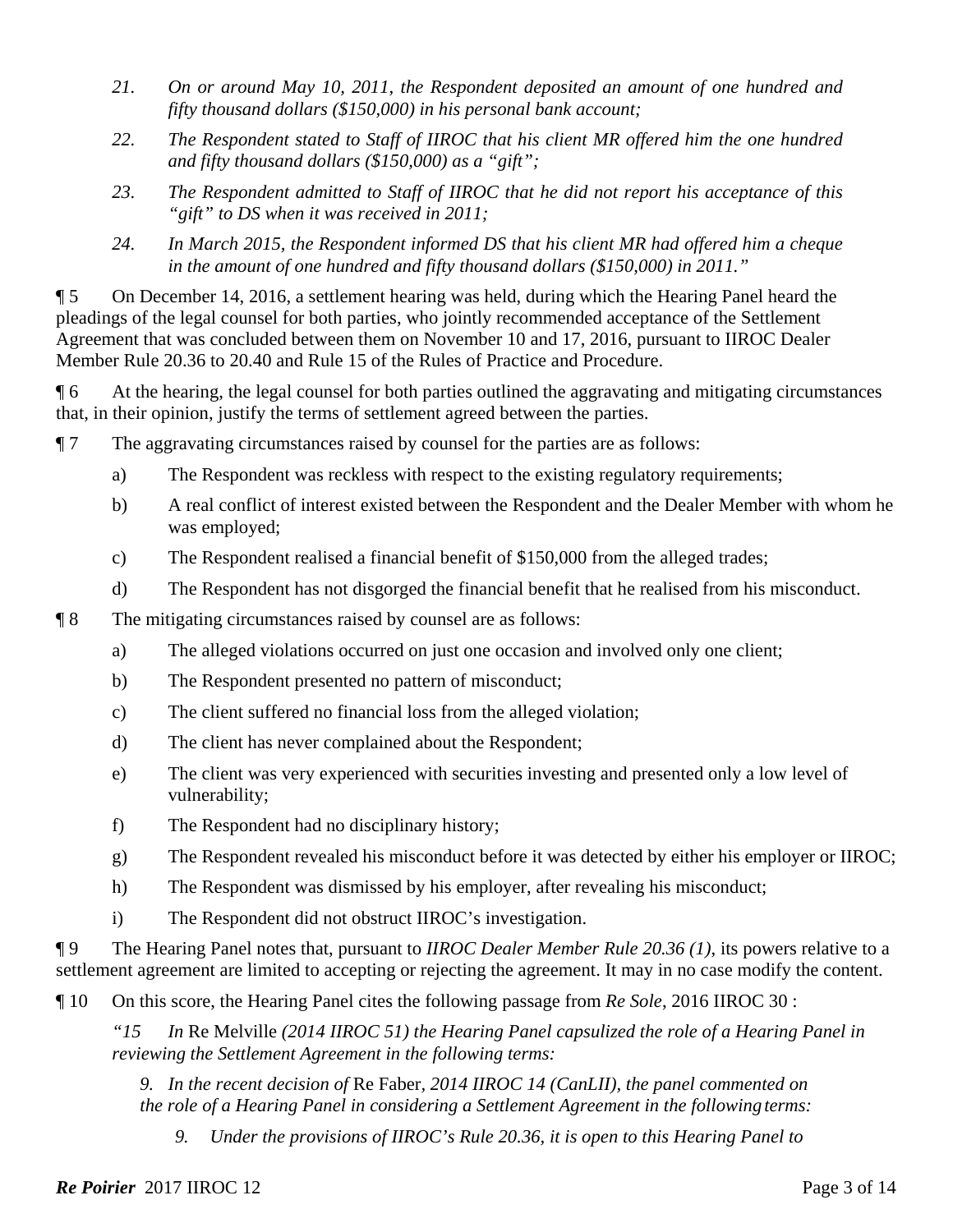*either accept or reject the Settlement Agreement tendered upon us by the parties. It is not a question of whether the agreed-upon penalties are ones which this Panel would have imposed had the matter come before us for determination at a hearing. It is also not open to us to amend, re-write or alter the terms of the agreement reached between the parties.* 

*10. It is however our fundamental responsibility to be satisfied that the penalties set forth in the agreement are within a reasonable range of appropriateness in the circumstances set forth in the agreed-upon statement of facts.* 

*11. The following excerpts from previously decided cases as recorded in the decision of* Re Ast *(2012 IIROC 38) set forth the parameters of the Hearing Panel's decisionmaking processes when reviewing a Settlement Agreement presented to us by the parties to the dispute:* 

#### *Standard for Reviewing a Settlement Agreement*

*13. The standard for reviewing a Settlement Agreement was well-stated in a recent Pacific District hearing,* Re Johnson *(2012 IIROC 19), where the panel stated:* 

*'The test applicable to a decision whether to accept or reject a settlement is well known. Simply put, a panel should accept such an agreement unless it considers the penalty provided for clearly to fall outside a reasonable range of appropriateness.'* 

*14. There are many similar statements. See, for example, […]* Re Trapeze Capital *(2012 IIROC 25), where the panel states:* 

*'It is clear from jurisprudence emanating from the courts and from Hearing Panels of IIROC, the Investment Dealers Association and the Mutual Fund Dealers Association, that our task is not to decide whether, in this case, we would have arrived at the same decision as that reached by the parties. Rather, our duty is to determine whether the penalty is a reasonable one and that it meets the objectives of the disciplinary process which are to maintain the integrity of the investment industry.'* 

*15. And, finally, see the statement in* Re Rotstein and Zackheim *(2012 IIROC 27):* 

*'Based upon this material, it is our responsibility to review the agreement in order to satisfy ourselves that it falls within a reasonable range of appropriateness to the offence and circumstances recorded in the agreement and that there is nothing in the agreement which would be contrary to the public interest or bring the administration of the Rules of IIROC into public disrepute. If we are satisfied that the Settlement Agreement does not offend these principles then it should be accepted.'* 

¶ 11 In *Re MacEachern*, 2014 IIROC 37, the hearing panel also abided by these principles in its decision to accept the settlement agreement submitted by the parties. It expressed itself as follows on the subject:

*"6. In considering the terms of the settlement agreement, the Hearing Panel must decide whether the sanctions strike a reasonable balance between fairness to the Respondent in the circumstances while considering the need to protect the investing public, the industry*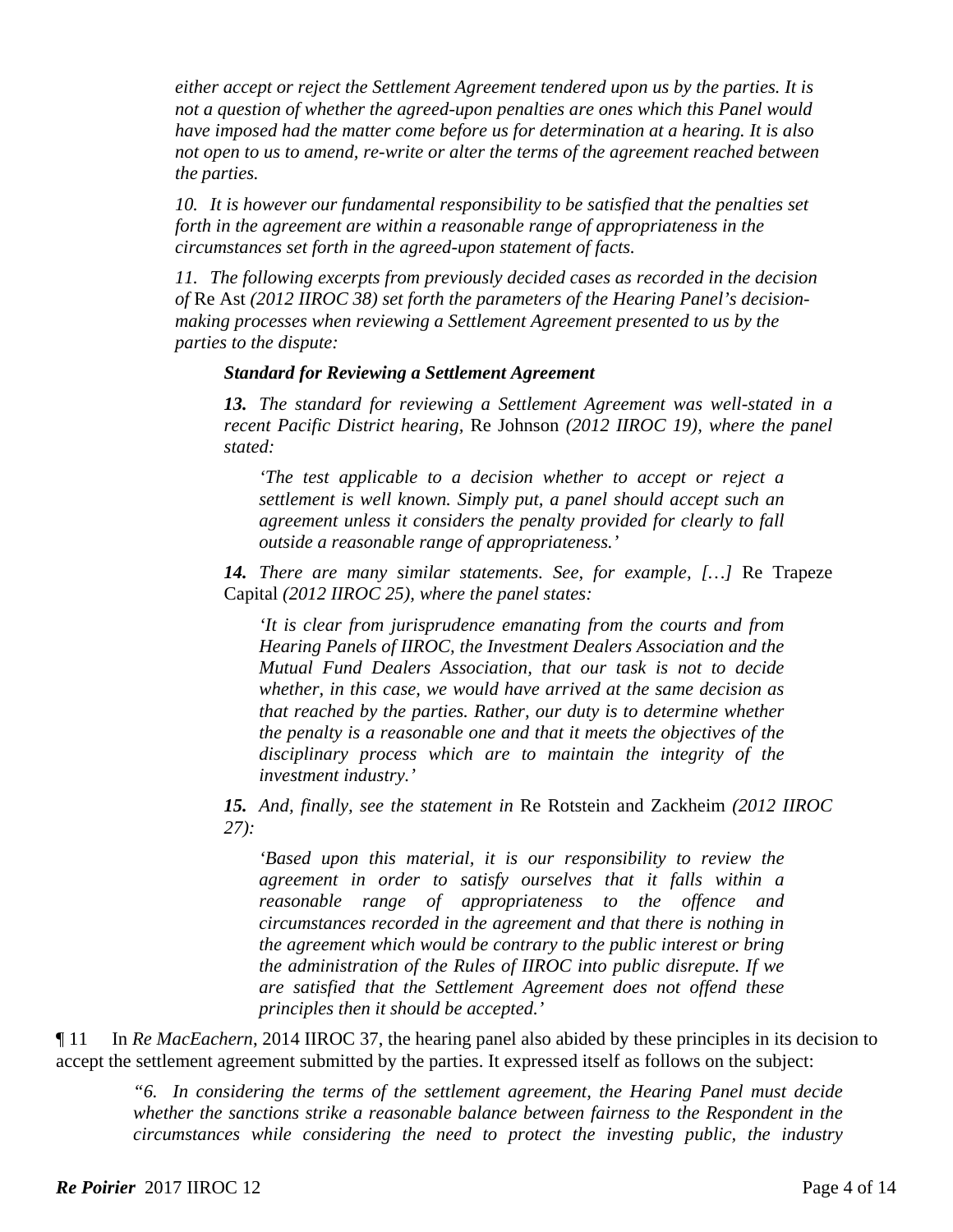*membership, the integrity of the discipline process, the integrity of the securities markets and the prevention of a repetition of the offense.* 

*7. […] This principle was succinctly stated in the Decision of* Milewski (Re), *[1999] IDACD No 17 Aug 5, 1999 at p. 11; See also* Clark (Re)*, [1999] IDACD No 40, Bulletin No 2674, Dec 14, 1999:* 

*"A District Council considering a settlement agreement will tend not to alter a penalty that it considers to be within a reasonable range, taking into account the settlement process and the fact that the parties have agreed. It will not reject the settlement unless it views the penalty as clearly falling outside a reasonable range of appropriateness.""* 

¶ 12 In this instance, the Hearing Panel must analyze the content of the Settlement Agreement concluded between the parties to determine whether the penalties that it provides are reasonable. To do so, it will draw inspiration, notably, from the objectives stated in the Dealer Members' Disciplinary Sanction Guidelines, which stipulate the following:

# *"Part I – Sanction Principles for IIROC Disciplinary Proceedings*

*The following principles provide a framework that should be considered in connection with the imposition of sanctions in all cases.* 

## *1. Disciplinary sanctions are preventative in nature and should be designed to protect the investing public, strengthen market integrity, and improve overall business standards and practices.*

 *The purpose of sanctions in a regulatory proceeding is to protect the public interest by restraining future conduct that may harm the capital markets. In order to achieve this, sanctions should be significant enough to prevent and discourage future misconduct by the respondent (specific deterrence), and to deter others from engaging in similar misconduct (general deterrence).* [References omitted]

 *When considering specific and general deterrence in the imposition of sanctions, […] with respect to an individual respondent, consideration should be given to a bona fide inability to pay when imposing a fine […].* 

 *General deterrence can be achieved if a sanction strikes an appropriate balance by addressing a Regulated Person's specific misconduct but is also in line with industry*  expectations.<sup>1</sup> Any sanction imposed must be proportionate to the conduct at issue and *should be similar to sanctions imposed on respondents for similar contraventions in similar circumstances. The sanction should be reduced or increased depending on the relevant mitigating and aggravating factors.* 

*[…]* 

# *3. For multiple violations, the total or cumulative sanction should appropriately reflect the totality of the misconduct.*

*Where there are multiple violations, the overall sanction imposed should not be excessive or disproportionate to the gravity of the total misconduct at hand. For this reason, a global approach to sanctioning may be appropriate where the imposition of a sanction for each contravention would have the effect of imposing on the respondent a cumulative sanction* 

1

<sup>&</sup>lt;sup>1</sup> In *Mills*, [2001] I.D.A.C.D. No. 7 at p. 3, the Hearing Panel observed: "[...] *Thus the responsibility of the [hearing panel] in a penalty hearing is to determine a penalty appropriate to the conduct and respondent before it, reflecting that its primary purpose is prevention, rather than punishment*." [our emphasis]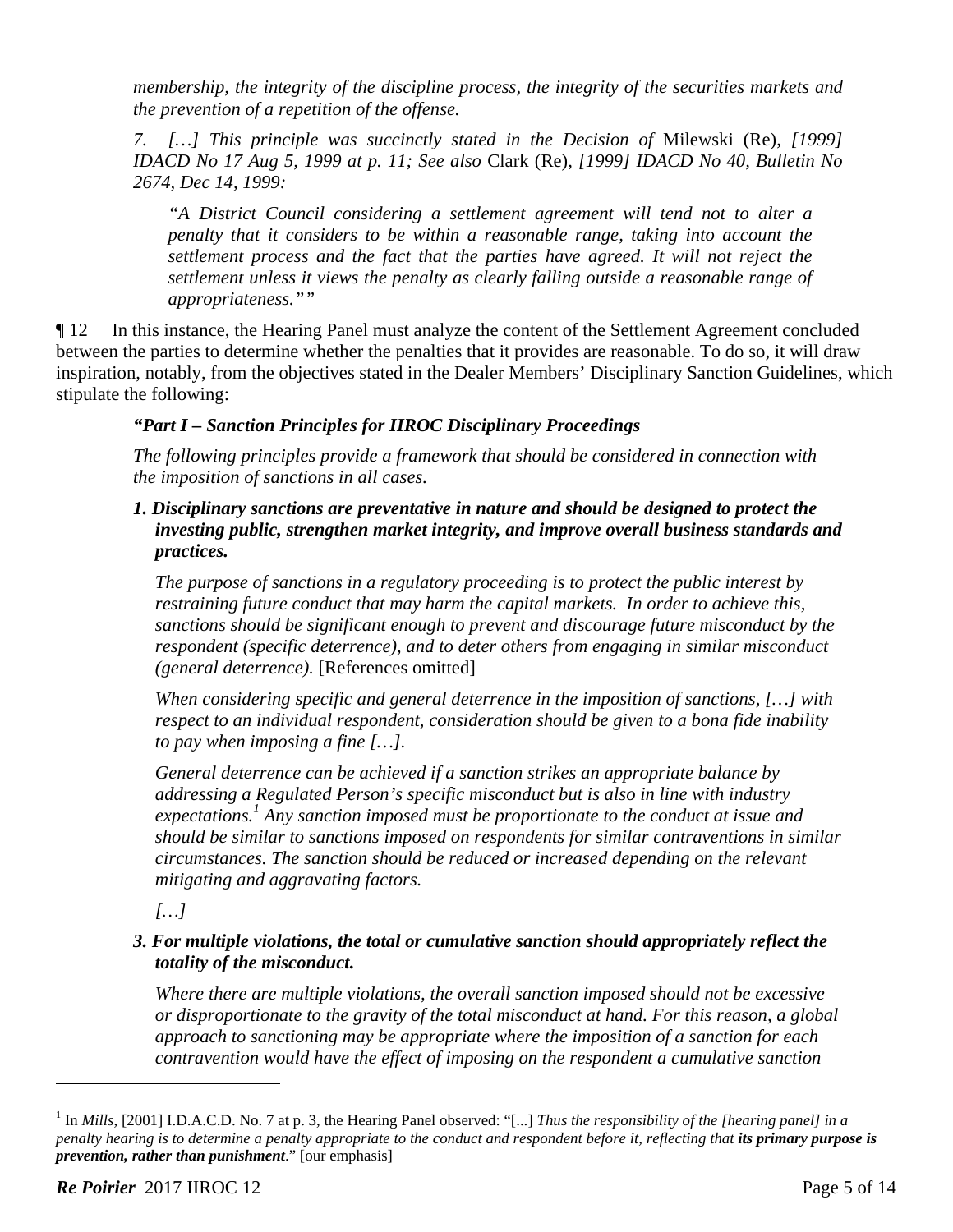*that is excessive.* 

*[…]* 

## *4. Sanctions should ensure that a respondent does not financially benefit as a result of the misconduct.*

*It is a fundamental tenet that wrong-doers should not benefit from their wrong-doing. Accordingly, in cases where the respondent benefited financially from the misconduct, the sanction, where possible, should include a disgorgement of the amount of any such financial benefit. […]* 

## *5. A suspension should be considered where:*

*[…]* 

 *The misconduct in question has caused some measure of harm to investors, the integrity of a marketplace or the securities industry as a whole.* 

*[…]*

*7. Inability to pay is a factor when considering an appropriate monetary sanction or costs only when raised by the respondent.* 

*Inability to pay is a relevant consideration in determining the appropriate financial sanctions to be imposed on a respondent. It should not be considered a predominant or determining factor, but it is a relevant factor depending on the circumstances of the misconduct.* 

*[…]* 

## *9. Remedial sanctions tailored to the specific misconduct can be a useful tool in effectively addressing regulatory misconduct.*

 *Sanctions in disciplinary proceedings are intended to prevent the recurrence of misconduct and deter others from similar misconduct. Therefore, sanctions may be tailored to the misconduct at issue in each case. This necessitates a review of the nature of the misconduct and both the aggravating and mitigating factors and the degree of responsibility by the respondent.* 

 *To address the misconduct effectively in any given case, a hearing panel may design specific remedial sanctions in addition to, and other than, a fine, disgorgement or suspension. For example, a hearing panel may impose sanctions that:* 

*[…]* 

*(v) require professional re-qualification by the writing of an exam or the successful completion of a remedial course of study.* 

*[…]* »

¶ 13 Since sanctions should be tailored to address the misconduct involved in a particular case, a penalty must be proportionate to the egregiousness of the misconduct and the relative degree of responsibility of a respondent. To properly assess the egregiousness of specific misconduct, the hearing panel should look to a number of factors, enumerated in the IIROC Sanction Guidelines:

# *"Part II – Key Factors in Determining Sanctions*

*The following list of key factors should be considered, where applicable, when determining the appropriate sanctions. This list sets out commonly considered factors and is intended to be illustrative, not exhaustive.*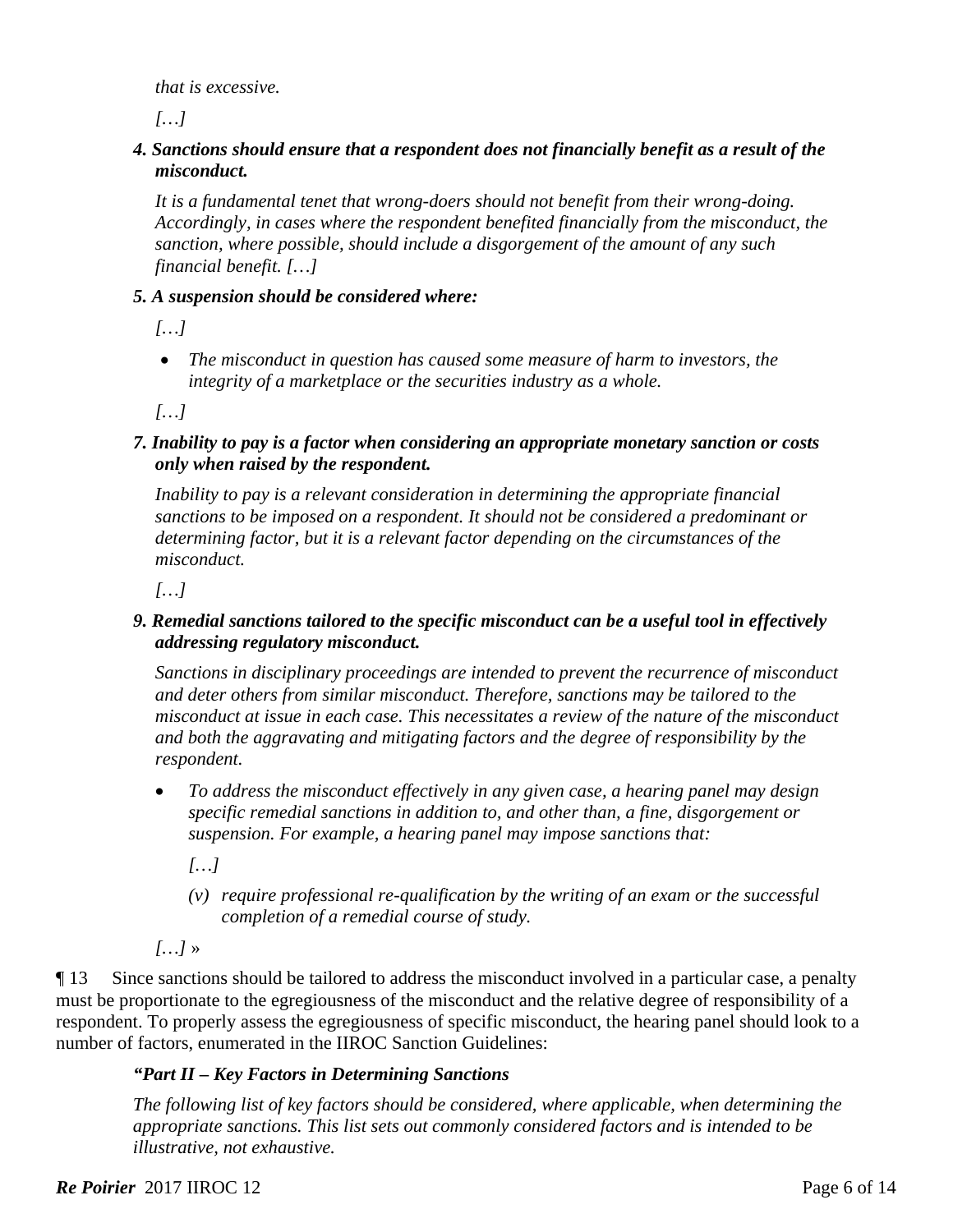- *1. The number, size and character of the transactions at issue.*
- *2. Whether the respondent engaged in numerous acts and/or a pattern of misconduct.*
- *3. Whether the respondent engaged in the misconduct over an extended period of time.*
- *4. Whether the misconduct was intentional, willfully blind, or reckless with respect to regulatory requirements.*
- *5. Extent of harm to clients or other market participants.*
- *6. Extent of harm to market integrity or the reputation of the marketplace, or both.*
- *7. The level of vulnerability of the injured or affected client(s).*
- *8. The respondent's relevant disciplinary history […].*
- *9. Extent to which the respondent obtained or attempted to obtain a financial benefit from the misconduct […].*
- *10. In the case of individuals, whether the respondent accepted responsibility for and acknowledged the misconduct to his or her employer or the regulator prior to detection and intervention by the Dealer Member or the regulator.*

*[…].* 

*12. Whether an individual respondent was subject to internal discipline by the Dealer Member […].* 

*[…]* 

- *14. Whether the respondent made voluntary acts of compensation, including voluntary disgorgement of commissions, profits, other benefits and/or payment of restitution to clients.*
- *15. Whether the respondent provided proactive and exceptional assistance to IIROC in the investigation of the misconduct […].*
- *16. Whether the respondent attempted to delay IIROC's investigation, to conceal information from IIROC, or intentionally provided inaccurate or misleading testimony or documentary information to IIROC.*

*[…]* 

*19. Whether the respondent attempted to conceal his or her misconduct or to lull into inactivity, mislead, deceive or intimidate a client, regulatory authorities or, in the case of an individual respondent, the member firm with which he or she is/was associated. The number, size and character of the transactions at issue.* 

 *[…]"* 

¶ 14 To determine the reasonable nature of the Settlement Agreement reached by the parties in the matter before us, the Hearing Panel shall also consider the seven (7) decisions submitted by Counsel for IIROC.

¶ 15 First, in *Re MacEachern,* cited earlier, the respondent was alleged to have recommended and facilitated an off-book investment in securities for which he had conducted no due diligence, all without the knowledge or the consent of his employer. In all, 17 investors invested a total of \$178,000 in securities recommended by the respondent.

¶ 16 Following a settlement hearing, the hearing panel confirmed the settlement agreement entered into between the parties, which provided the following sanctions:

a. a fine in the amount of \$25,000;

**Re Poirier** 2017 IIROC 12 Page 7 of 14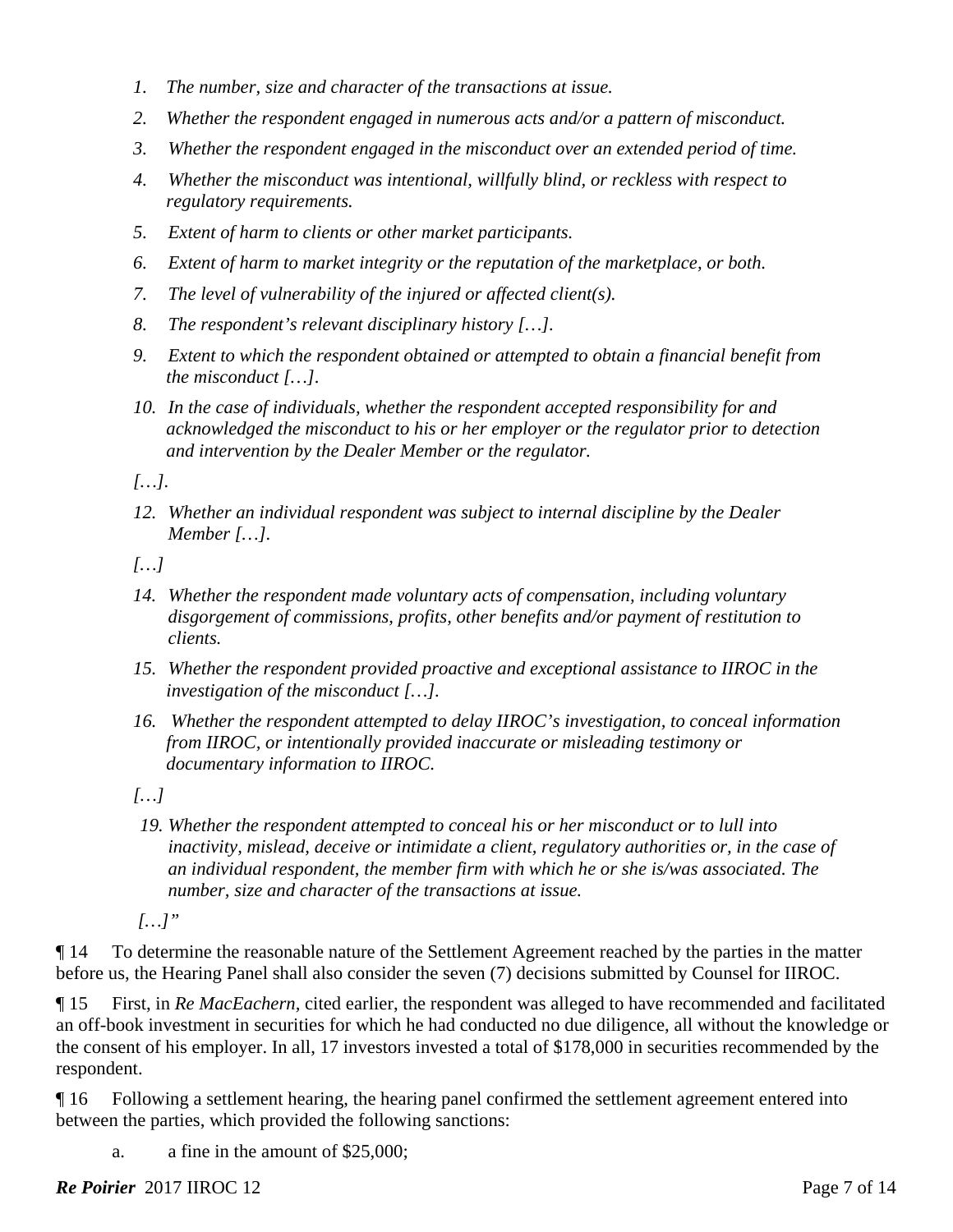- b. a six(6)-month period of strict supervision;
- c. successful completion of the Conduct and Practice Handbook Course and exam within twelve (12) months from acceptance of this settlement agreement; and
- d. costs in the amount of \$5,000.

¶ 17 In *Re Raby*, 2013 IIROC 30, the respondent was alleged to have engaged in off-book activities for eight (8) years and received \$14,000 in remuneration for these trades, all without the knowledge of her employer. These trades involved five (5) client investors.

¶ 18 Following a settlement hearing, the hearing panel confirmed the settlement agreement entered into between the parties, which provided the following sanctions:

- a) an aggregate fine in the amount of \$20,000;
- b) disgorgement of the financial benefit realized from the offence (\$14,000);
- c) two (2) years of close supervision;
- d) the obligation for the respondent to retake the Conduct and Practices Handbook course;
- e) costs in the amount of \$5,000.

¶ 19 In the reasons for its decision to confirm the settlement agreement reached by the parties, the hearing panel took into account the fact that the respondent was dismissed by her employer, ending a 20-year employment relationship "*which was certainly a severe punishment for the respondent.*" The hearing panel also took into account the disgorgement of the entire financial benefit realized by reason of the violations.

¶ 20 In *Re Smith*, 2013 IIROC 21, the respondent was alleged to have engaged in personal financial dealings with a couple who were his clients, without his employer's knowledge. It was further shown that the respondent had accepted a \$60,000 cash gift from this couple, and had been named as a 75% beneficiary of the clients' estate, a value of approximately \$917,000. Furthermore, the respondent had purchased the clients' property.

¶ 21 Following a settlement hearing, the hearing panel confirmed the settlement agreement entered into between the parties, which provided the following sanctions:

- a) a \$50,000 fine;
- b) prohibition from reapproval in any capacity for a period of four years;
- c) costs in the amount of \$5,000.

¶ 22 In the reasons for its decision, the hearing panel noted, in particular, the fact that the respondent had been dismissed by his employer.

¶ 23 In *Re Bergeron*, 2013 IIROC 15, the respondent was alleged to have recommended and facilitated an off-book investment in securities for which he performed no due diligence, nor adequate follow-up, all without the knowledge and without the consent of his employer. In total, seven (7) investors invested a total of \$181,500 in securities recommended by the respondent.

¶ 24 Following a settlement hearing, the hearing panel confirmed the settlement agreement entered into the parties, which provided the following sanctions:

- a) a \$40,000 fine;
- b) a 60-day suspension;
- c) a one(1)-month (sic) period of close supervision, once the suspension is lifted;
- d) the obligation for the respondent to retake the Conduct and Practices Handbook course;
- e) costs in the amount of \$5,000.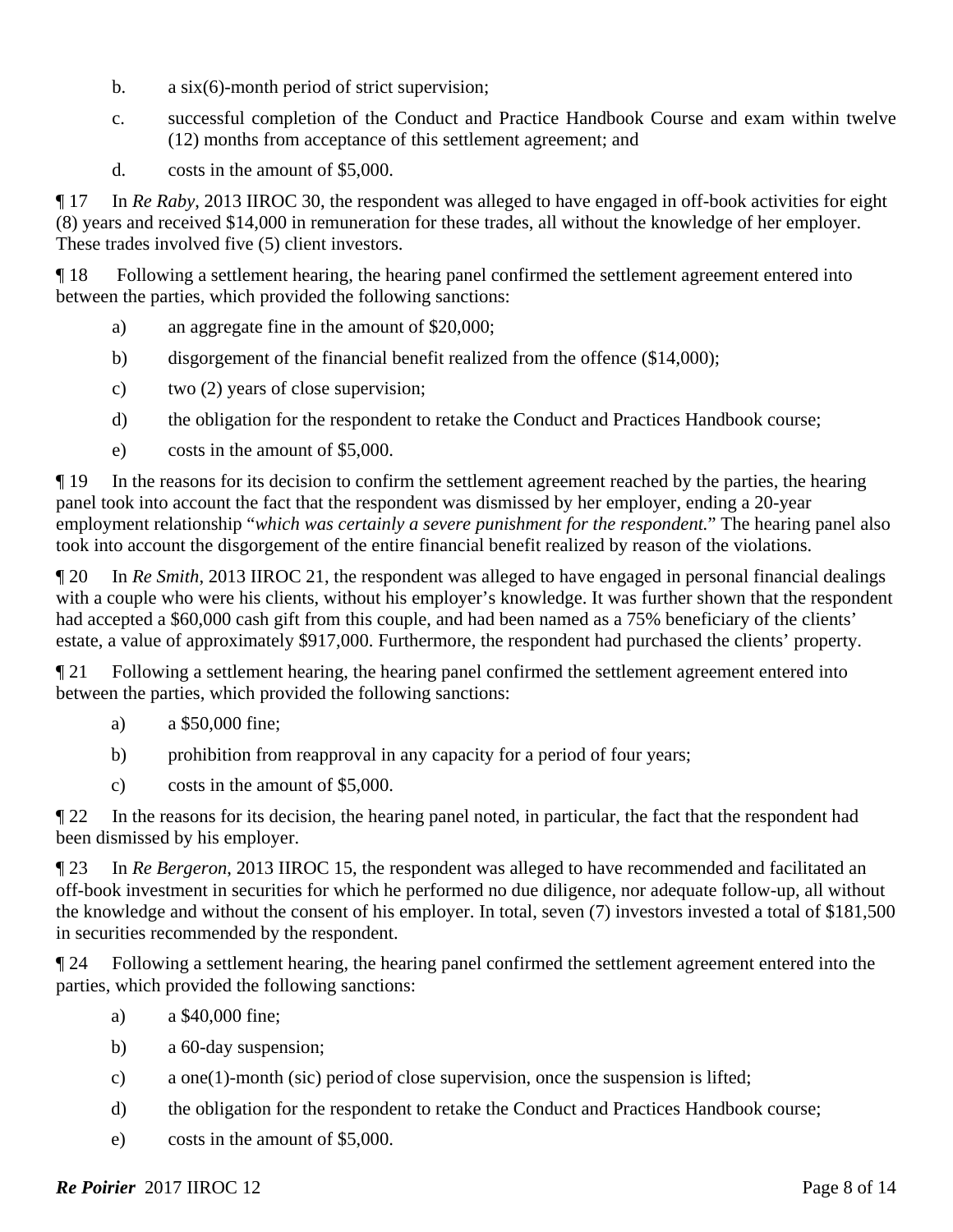¶ 25 In the reasons for its decision, the hearing panel took note, in particular, of the fact that 50% of the financial losses were recovered, and that the respondent did not benefit financially from the misconduct.

¶ 26 In *Re Lee*, 2013 IIROC 10, the respondent was alleged to have facilitated off-book investments for nine (9) of his clients over a three (3)-year period, and to have borrowed \$100,000 from one of them, all without his employer's knowledge. Moreover, the respondent received \$50,000 in remuneration for facilitating said investments.

¶ 27 Following a settlement hearing, the hearing panel confirmed the settlement agreement entered into the parties, which provided the following sanctions:

- a) a \$75,000 fine;
- b) prohibition from reapproval in any capacity for a period of six (6) months;
- c) costs in the amount of \$5,000.

¶ 28 In the reasons for its decision, the hearing panel noted, in particular, the financial gain from which the complainant (sic) benefited as a result of the misconduct, and the fact that no client complaints were filed against him.

¶ 29 In *Re White*, 2010 IIROC 25, the respondent was alleged to have, over a two(2)-year period, facilitated the participation of ten (10) of his clients in private off-book investments, to have engaged in personal financial dealings with a group of his clients by participating in a private investment, and to have received remuneration in the amount of \$97,000 arising from the alleged dealings, without the knowledge and without the consent of his employer.

¶ 30 Following a settlement hearing, the hearing panel confirmed the settlement agreement entered into by the parties, which provided the following sanctions:

- a) a \$97,000 fine;
- b) a 45-day suspension;
- c) one (1) year of close supervision;
- d) the obligation for the respondent to retake the Conduct and Practices Handbook course;
- e) costs in the amount of \$15,000.

¶ 31 Finally, in *Re Paziuk*, 2009 IIROC 47, the respondent was alleged to have facilitated the purchase and sale of off-book securities in his clients' name, to have invested as well, and to have received remuneration in the amount of \$3,500 from his clients, when his registration was restricted to selling mutual funds, all without the knowledge and without the consent of his employer. In this matter, the respondent was also alleged to have provided his employer with a deceptive document during the latter's internal investigation into accounts that were not recorded in the books.

¶ 32 Following a settlement hearing, the hearing panel confirmed the settlement agreement entered into by the parties, which provided the following sanctions:

- a) an aggregate fine of \$20,000 for all three counts;
- b) one (1) year of strict supervision;
- c) the obligation for the respondent to retake the Conduct and Practices Handbook course;
- d) costs in the amount of \$5,000.

¶ 33 In the reasons for its decision, the hearing panel took into account, in particular, the fact that the respondent had reimbursed his firm for nearly \$20,000 in compliance and investigation costs, that no client complaint had been filed against him, and that he had lost his job as a result of the employer's internal investigation.

# **Re Poirier** 2017 IIROC 12 Page 9 of 14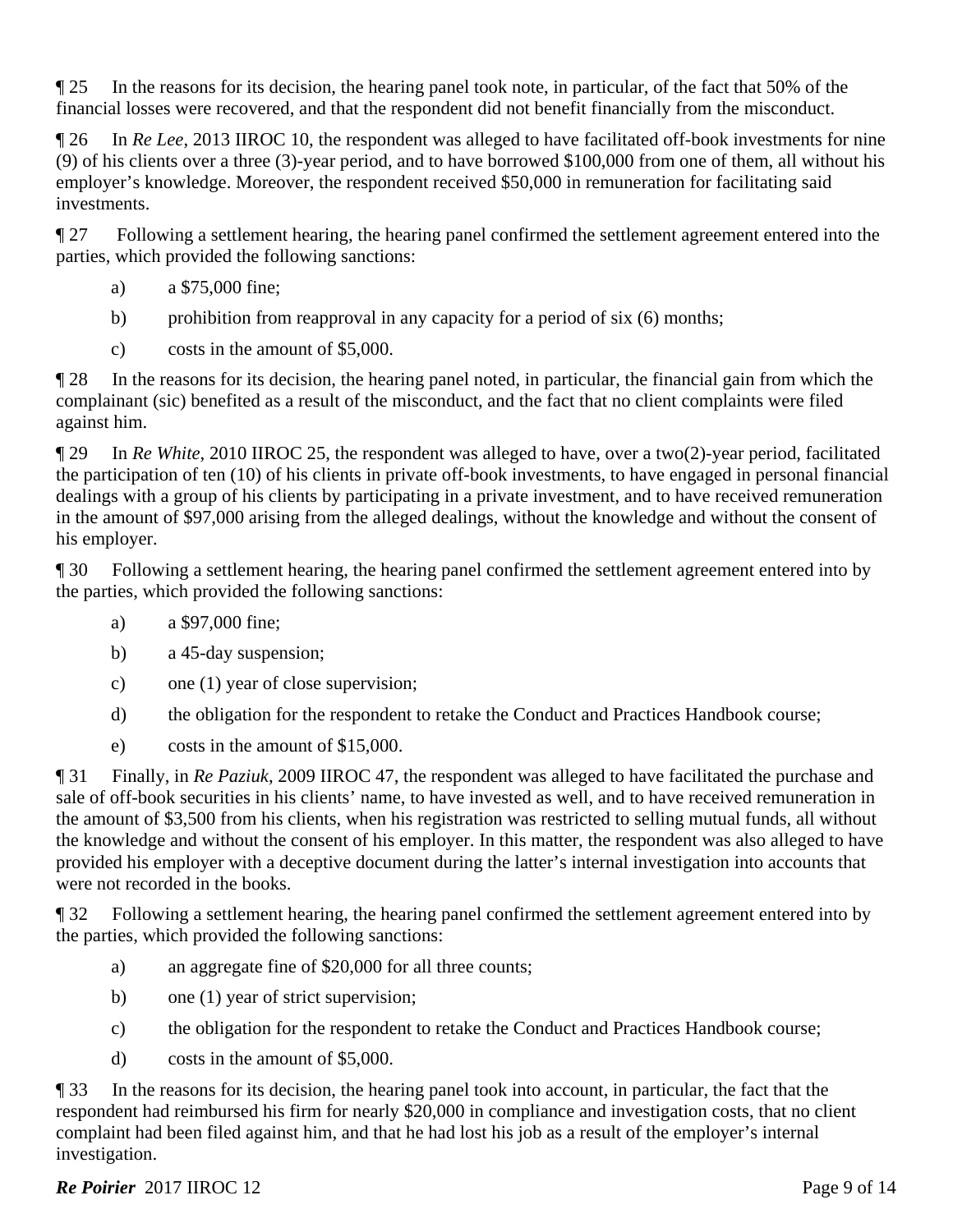¶ 34 In this matter, the respondent is alleged to have engaged in off-book trading and to have received a consideration for the alleged trades, without his employer's knowledge, contrary to IIROC Dealer Member Rule 29. In this regard, the hearing panel subscribes wholeheartedly to the opinion expressed by the hearing panel in *Re Raby*, cited above, concerning the importance of observing this rule:

*"16. Observance of Rule 29, the contravention of which by the Respondent is what gave rise to count a), is essential in that in order for the employer to carry out adequate supervision as required by the applicable legislation and thus ensure the protection of the investing public, the registered representative must adequately and completely disclose all outside business activities;*

*17. To not do this completely or adequately constitutes, for the representative, a failure to observe high standards of professional conduct, which is all the more unacceptable in that the situation persisted for more than eight years;* 

*18. As for the facts – which also occurred over more than eight (8) years – that gave rise to count b), Rule 18.15 is peremptory: no representative may accept any remuneration for securities-related activities from any person other than his/her employer.* 

*19. To violate such rules can only bring about a breach in the relationship of trust between the employer and the representative;"* 

¶ 35 Elsewhere, the hearing panel in *Re Smith*, cited above, mentions that because of the position of trust that investment advisors hold, it is crucial to the reputation of the securities industry that they avoid situations that might give rise to conflicts of interest:

*"4. Investment advisors hold a uniquely privileged position of trust in the self-regulated securities industry. As a result of their position, it is critically important to the reputation of the securities industry that investment advisors either avoid situations which may give rise to conflicts between their interests and those of their clients or ensure proper disclosure of these situations. The harm inherent in failing to do so was well described in* Re: Little *[2007] IDACD No. 24:* 

*42. It is our view that transgressions must be looked at in the light of the reputation which the investment industry must maintain in the eyes of the public and the effect*  which the transgression could have upon that reputation. The public interest *demands that Members of the industry, and their employees, be held to a very high standard of financial probity. They must be trusted because they handle other people's money. They must be seen to be trustworthy. If conduct could even appear to cast doubt upon that probity, then it could be detrimental to the public interest and constitute conduct unbecoming.* 

*43. When the reputation for financial probity is involved, appearances are very important. That is recognized in both the Compliance Manual and in the Guidelines of Conduct. For example, in the Compliance Manual, the following appears as part of section 1.35:* 

*… [E]mployees may not accept or offer … gifts or favour or become involved in any situation or activity in which their personal interests may conflict or appear to conflict with those of the Firm or its clients.* 

*44. In the Guidelines of Conduct, under the heading Conflicts of Interest, the following is stated:* 

*You must be constantly be (sic) vigilant to identify conflicts of interest. Rules and procedures have been developed to help you avoid situations which*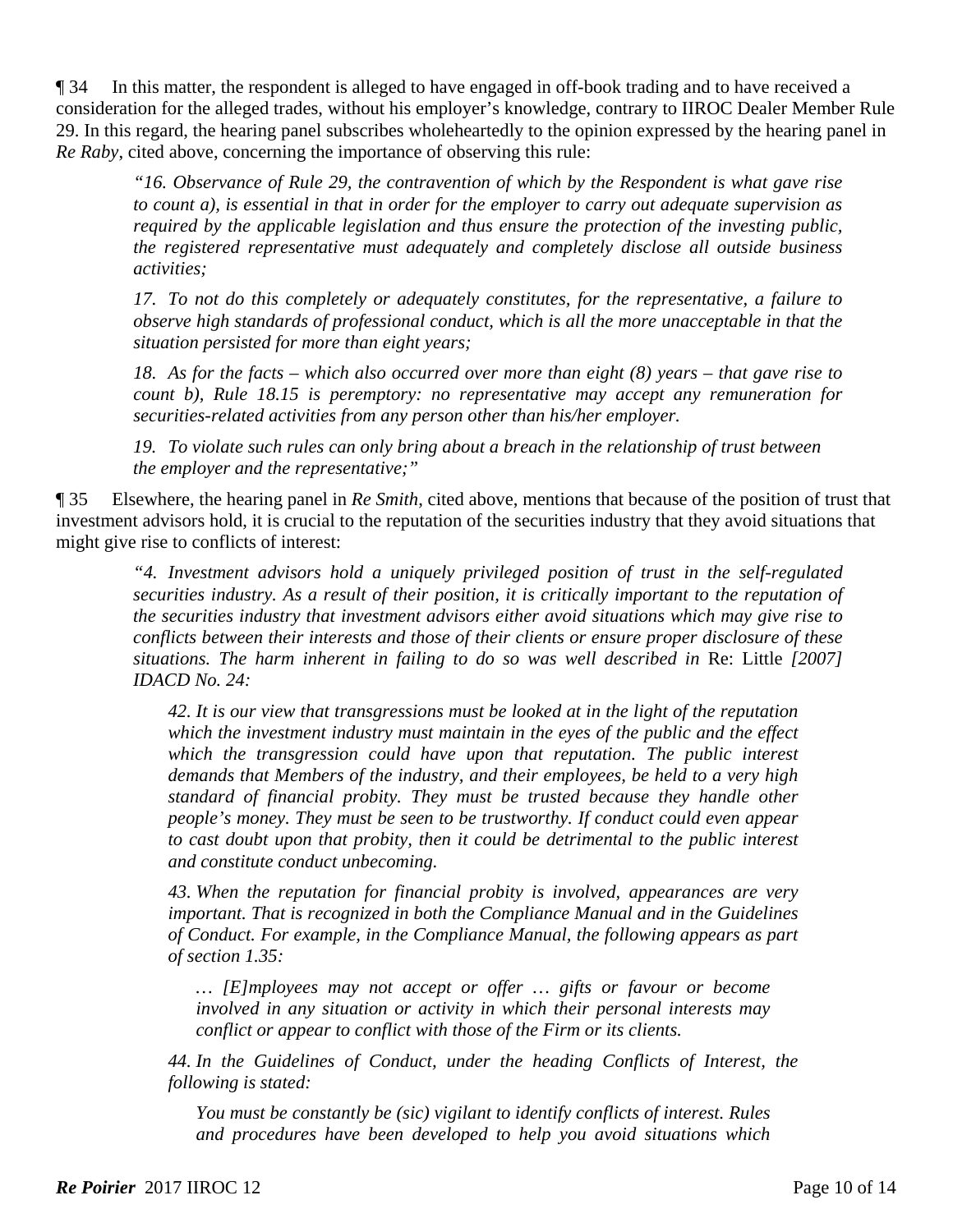*might give rise to an appearance of a potential conflict of interest, whether or not such a conflict of interest actually exists.* 

*45. Taking a substantial gift from a client can do nothing other than raise a reasonable question about the propriety of the transaction."* 

¶ 36 Given the foregoing, the Hearing Panel is of the opinion that in this instance, the alleged violations are egregious.

¶ 37 As such, the sanctions provided in the Settlement Agreement reached by the parties appear inadequate, at first glance.

¶ 38 Nevertheless, certain mitigating factors are especially important in this matter, and the Hearing Panel must take these into account in evaluating the reasonableness of the Settlement Agreement reached by the parties.

¶ 39 First of all, although disgorgement of the financial benefit realised as a result of the commission of the offence is normally required of representatives, the record shows that the Respondent has provided IIROC authorities with evidence of his inability to pay an aggregate fine amount higher than that contained in the Settlement Agreement, as the agreement specifically states, moreover.

¶ 40 The Hearing Panel also takes into account the fact that only one client was involved in the trades, which occurred only once. It is therefore not a repetitive behaviour pattern on the part of the Respondent. Furthermore, the client, who was highly experienced in securities investing, suffered no harm and has made no complaint against the Respondent.

¶ 41 Moreover, the Respondent, who had no disciplinary history, admitted his responsibility and never attempted to cover up the facts themselves.

¶ 42 Finally, the most important mitigating factor is doubtless the ultimate sanction imposed on the Respondent by his employer, namely his dismissal in March 2015 and the fact that he has been unable to find employment in the industry since then.

¶ 43 As the Québec Court of Appeal reminded us in *Poulin* c. *La Reine*, 2010 QCCA 1854, a decision-maker may only set aside a joint recommendation if it is unreasonable:

# *[TRANSLATION]*

*"[10] Although the judge is not bound by the joint recommendation of the parties, he may not set it aside unless it is unreasonable, contrary to the public interest, or would tend to bring the administration of justice into disrepute. […]* 

*[13] The Court wrote recently, on the subject of a joint recommendation involving a lenient penalty:* 

 *[…] What emerges from the judgment is that the judge was of the opinion that the recommended penalty was too lenient, notably given the appellant's judicial record. But this was not sufficient, in that instance, to conclude the unreasonableness of the recommendation, particularly since the penalty recommended by the parties, though lenient enough, falls within a reasonable range of appropriateness for disciplinary sanctions in similar matters."* [reference omitted]

¶ 44 In conclusion, taking into account the few aggravating factors raised by the parties, and the magnitude of the mitigating factors mentioned above, the Hearing Panel estimates that, while the recommended sanctions in the appended settlement agreement are at the low end of the range of sanctions imposed for similar misconduct, they are not unreasonable, nor would they tend to bring the administration of justice into disrepute, particularly if we consider the very severe penalty already imposed on the Respondent, due to the fact that since his dismissal nearly two (2) years ago, he has been unable to find employment in the industry and is experiencing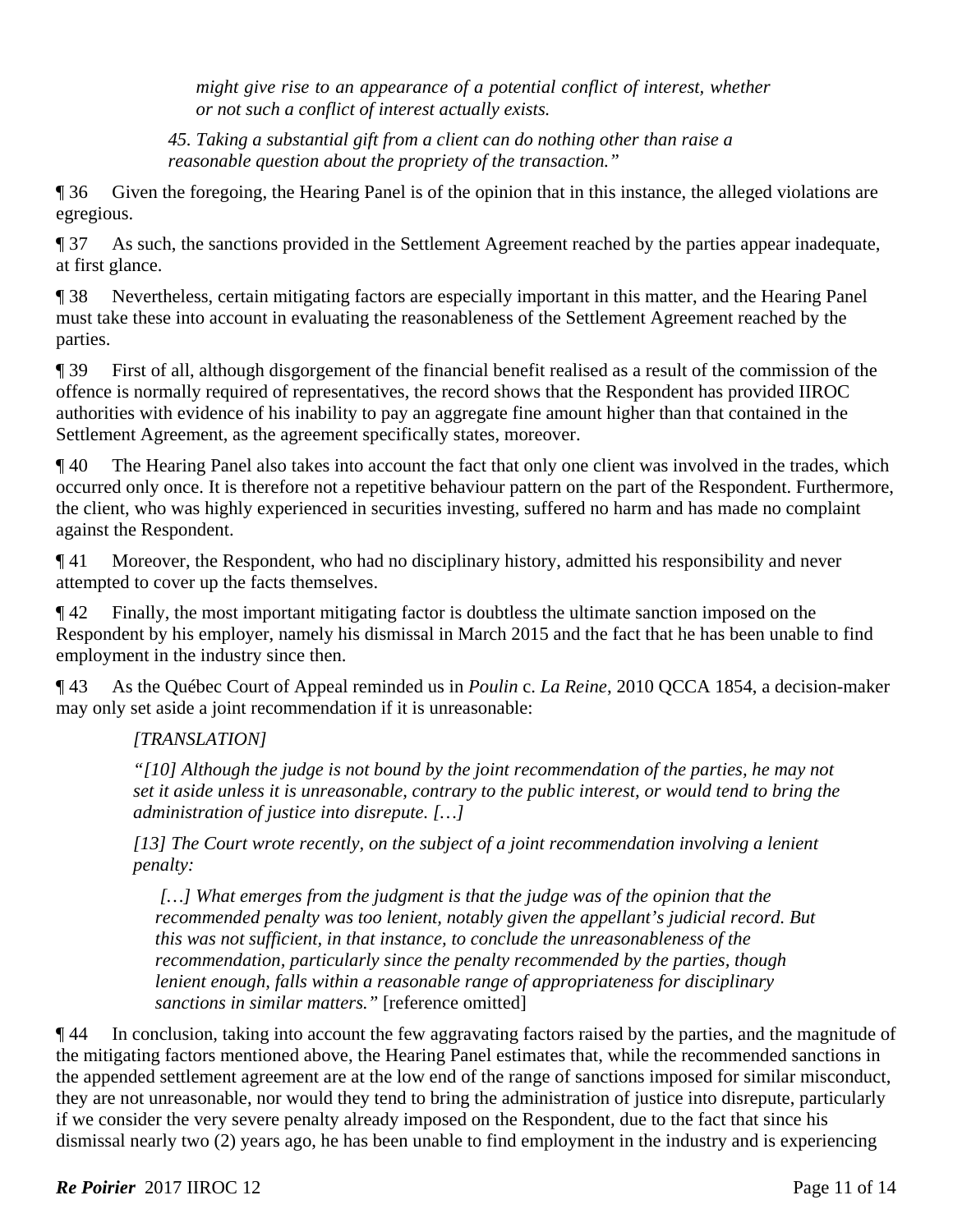substantial financial hardship as a result.

¶ 45 The Hearing Panel reiterates that it is not open to it to alter the Settlement Agreement submitted to it, nor to substitute sanctions that it might think are fairer, but that its role is limited solely to determining whether the agreement is reasonable or not, given all of the circumstances.

## **FOR THESE REASONS, THE HEARING PANEL:**

**ACCEPTS** the Settlement Agreement signed by the parties on November 10 and 17, 2016, reproduced and appended hereto, and gives effect to it from this date.

**DATED** at Montréal, this 21st day of February 2017.

Alain Arsenault

François Gervais

John Ballard

### **SETTLEMENT AGREEMENT**

### **I. BACKGROUND**

- 1. The Enforcement Staff of IIROC and the Respondent, Richard Poirier, consent and agree to the settlement of these matters by way of this settlement agreement ("the Settlement Agreement");
- 2. The Enforcement Department of IIROC has conducted an investigation ("the Investigation") into the conduct of Richard Poirier;
- 3. The Investigation disclosed matters for which the Respondent may be disciplined by a Hearing Panel appointed pursuant to Part C of Schedule C.1 to Transition Rule No. 1 of IIROC (the Hearing Panel).

#### **II. JOINT SETTLEMENT RECOMMENDATION**

- 4. Staff and the Respondent jointly recommend that the Hearing Panel accept the Settlement Agreement;
- 5. The Respondent admits to the following contravention of IIROC Dealer Member Rules, Guidelines, Regulations or Policies:
	- a) In June 2008, Respondent facilitated a client's investment in a private placement, an off-book transaction, without the knowledge and without the consent of the IIROC Dealer Member with whom he was employed, contrary to IIROC Dealer Member Rule 29.1;
	- b) On or around May 10, 2011, Respondent accepted, directly or indirectly, a remuneration or gratuity, benefit, or other consideration from a person other than the Dealer Member, contrary to IIROC Dealer Member Rule 18.15.
- 6. Staff and the Respondent have accepted the following terms of settlement:
	- a) An aggregate fine of \$100,000, with costs;
	- b) Suspension of approval for one (1) month;
	- c) Twelve (12) months of close supervision in the event of reapproval with IIROC; and
	- d) Pass the exam based on the Conduct and Practices Handbook Course within twelve (12) months of acceptance of this Settlement Agreement by the Hearing Panel.
- 7. The Respondent agrees to remit to IIROC a cheque in the amount of \$15,000 on the date of acceptance of the Settlement Agreement by the Hearing Panel;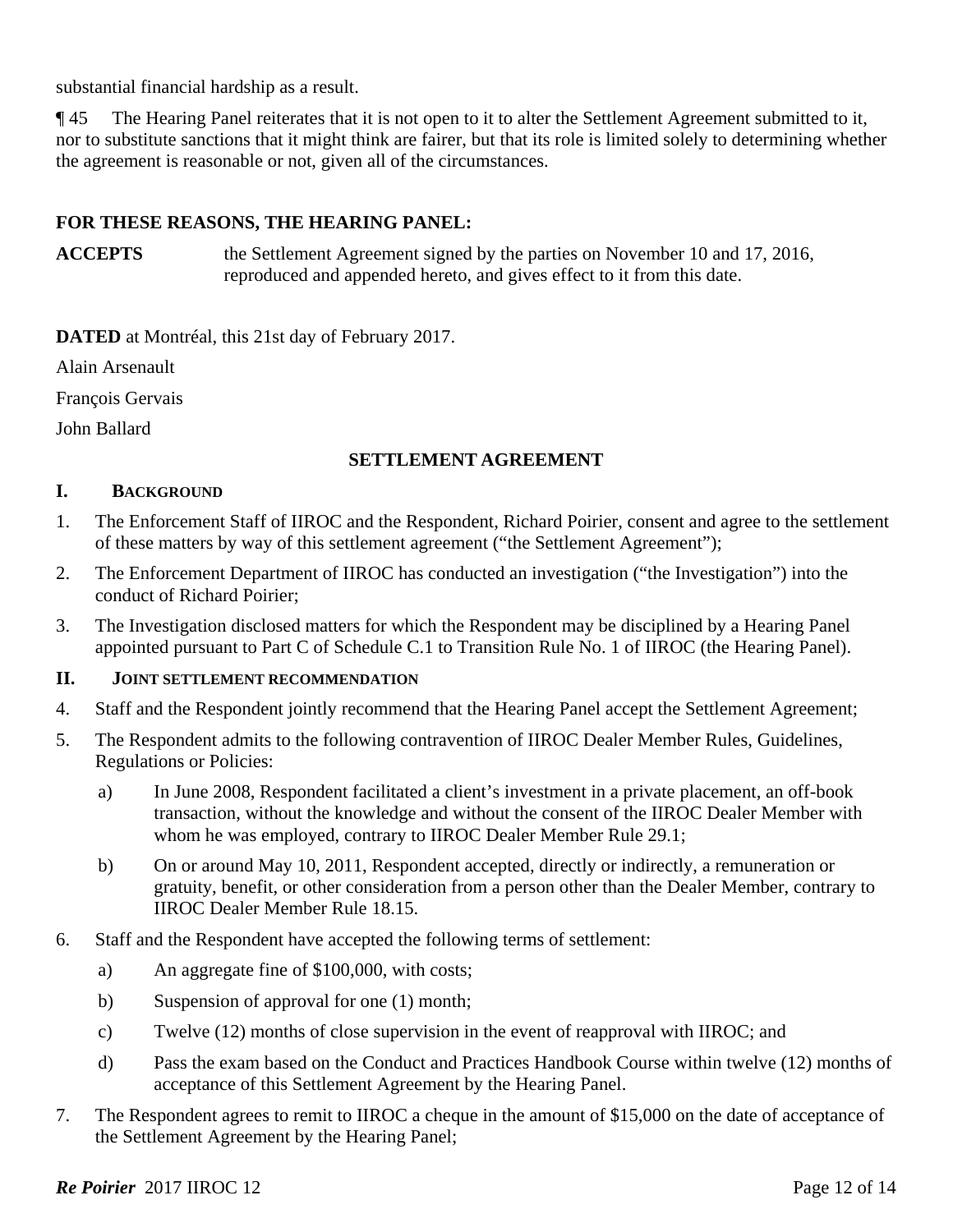8. In accordance with the IIROC Sanction Guidelines, the Respondent provided evidence of his inability to pay an aggregate fine amount higher than that contained in this agreement.

## **III. STATEMENT OF FACTS**

## **(i) Acknowledgment**

9. Staff and the Respondent agree with the facts set out in this section and acknowledge that the terms of the settlement contained in this Settlement Agreement are based upon those specific facts.

## **(ii) Factual Background**

## **Facilitation of a private placement;**

- 10. The Respondent stated to Staff of IIROC that he facilitated the investment, by his client MR, in a private placement in the Orbite company, without the knowledge and without the consent of DS, with whom he was employed at the time;
- 11. On or around May 20, 2008, the Respondent received an email from RB, President of the Orbite company, forwarding to him the documents required in order to proceed with the private placement subscription in that company;
- 12. On or around June 13, 2008, the Respondent, via his assistant, sent an email to his client MR, forwarding to him the documents required to proceed with a private placement subscription in the Orbite company;
- 13. On or around June 16, 2008, the Respondent sent his client MR an email with, in attachment, a letter on DS letterhead, dated June 6, 2008, in which the Respondent confirms a private placement in the name of his client MR, and the mailing of a cheque for three thousand five hundred dollars (\$3,500) in payment of ten (10) units. This letter is signed by the Respondent;
- 14. The Respondent stated to Staff of IIROC that he sent RB the required documents, including the letter of June 6, 2008, so that his client MR could proceed with the private placement subscription in the Orbite company;
- 15. On or around July 3, 2008, a certificate for two hundred and fifty thousand (250,000) shares in the Orbite company was issued in the name of the client MR;
- 16. On or around September 23, 2010, the client MR deposited the Orbite company share certificates with DS;
- 17. On or around February 11, 2011, the client MR exercised the Orbite company purchase warrants;
- 18. Between September 28, 2010 and May 13, 2011, the Respondent sold shares in the Orbite company for his client MR;
- 19. On or around May 19, 2011, the client MR realized a gain of approximately two hundred and forty thousand dollars (\$240,000), after commission, as a result of the purchase warrant exercise and the sale of shares in the Orbite company.

# **Acceptance of a gift from a client**

- 20. The Respondent stated to Staff of IIROC that, in 2011, he accepted a personal cheque from his client MR in the amount of one hundred and fifty thousand dollars (\$150,000), without the knowledge and without the consent of DS;
- 21. On or around May 10, 2011, the Respondent deposited an amount of one hundred and fifty thousand dollars (\$150,000) in his personal bank account;
- 22. The Respondent stated to Staff of IIROC that his client MR offered him the one hundred and fifty thousand dollars (\$150,000) as a "gift";
- 23. The Respondent admitted to Staff of IIROC that he did not report his acceptance of this "gift" to DS when it was received in 2011;

# **Re Poirier** 2017 IIROC 12 **Page 13 of 14** Page 13 of 14